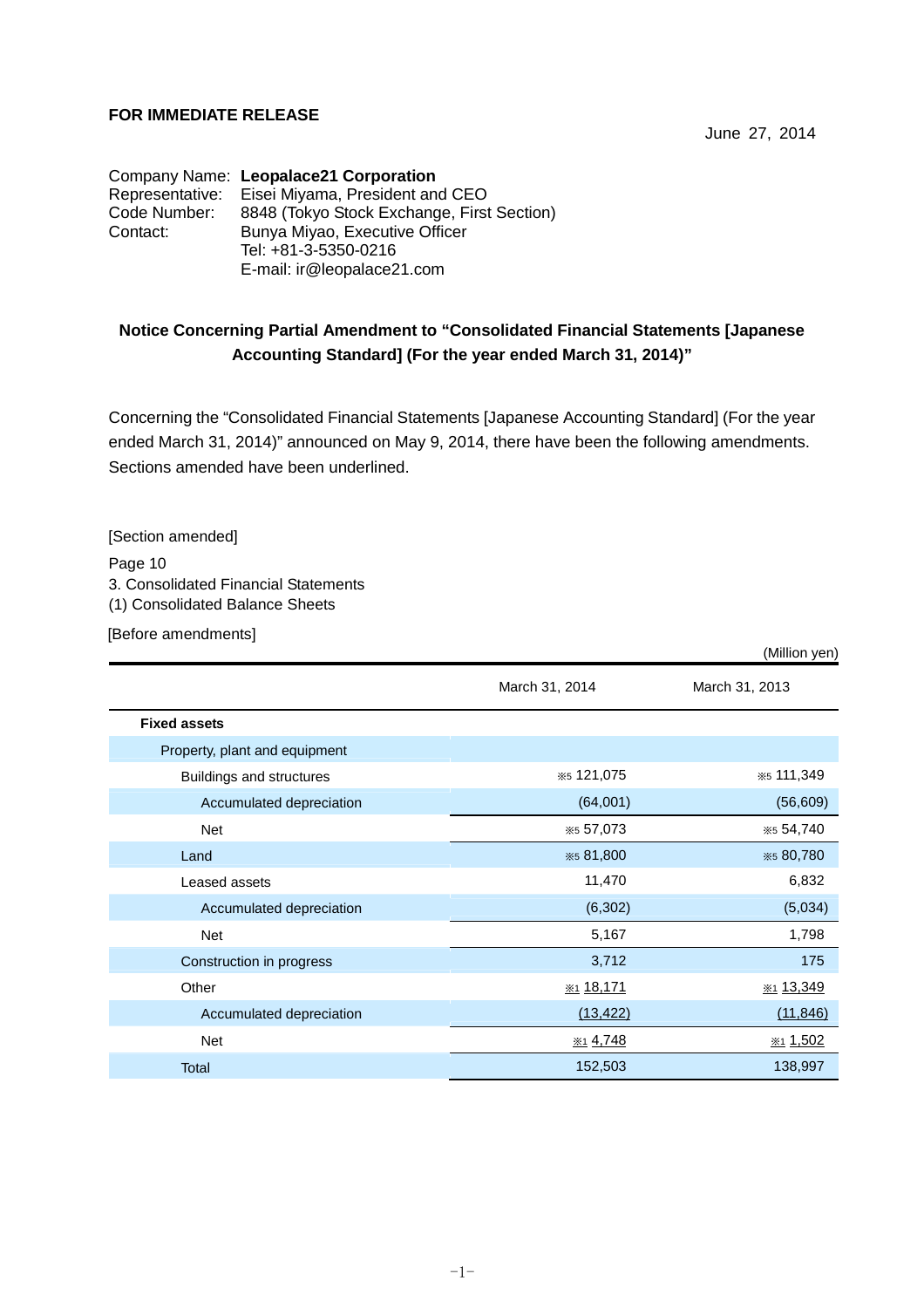|                                    |                          | (Million yen)       |
|------------------------------------|--------------------------|---------------------|
|                                    | March 31, 2014           | March 31, 2013      |
| <b>Fixed assets</b>                |                          |                     |
| Property, plant and equipment      |                          |                     |
| Buildings and structures           | *5 121,075               | *5 111,349          |
| Accumulated depreciation           | (64,001)                 | (56, 609)           |
| <b>Net</b>                         | *5 57,073                | *5 54,740           |
| Machinery, equipment, and vehicles | $\frac{1136}{211}$ 7,326 | $\frac{1}{2}$ 3,274 |
| <b>Accumulated depreciation</b>    | (3,376)                  | (2,651)             |
| <b>Net</b>                         | x <sub>1</sub> 3,950     | <b>X1 622</b>       |
| Land                               | *5 81,800                | *5 80,780           |
| Leased assets                      | 11,470                   | 6,832               |
| Accumulated depreciation           | (6, 302)                 | (5,034)             |
| <b>Net</b>                         | 5,167                    | 1,798               |
| Construction in progress           | 3,712                    | 175                 |
| Other                              | 10,844                   | 10,075              |
| Accumulated depreciation           | (10,046)                 | (9, 194)            |
| <b>Net</b>                         | <u>797</u>               | 880                 |
| Total                              | 152,503                  | 138,997             |

#### Page 12

3. Consolidated Financial Statements

(2) Consolidated Statements of Operations and Consolidated Statements of Comprehensive Income Consolidated Statements of Operations

#### [Before amendments]

|                                              |                                           | (Million yen)                             |
|----------------------------------------------|-------------------------------------------|-------------------------------------------|
|                                              | March 31, 2014<br>(April 2013-March 2014) | March 31, 2013<br>(April 2012-March 2013) |
| Selling, general and administrative expenses |                                           |                                           |
| (Omission)                                   |                                           |                                           |
| Reserve for retirement bonuses               | 835                                       | 846                                       |
| (Omission)                                   |                                           |                                           |
|                                              |                                           |                                           |
| [After amendments]                           |                                           |                                           |

|                                              |                                           | (Million yen)                             |
|----------------------------------------------|-------------------------------------------|-------------------------------------------|
|                                              | March 31, 2014<br>(April 2013-March 2014) | March 31, 2013<br>(April 2012-March 2013) |
| Selling, general and administrative expenses |                                           |                                           |
| (Omission)                                   |                                           |                                           |
| Retirement benefit expenses                  | 835                                       | 846                                       |
| (Omission)                                   |                                           |                                           |